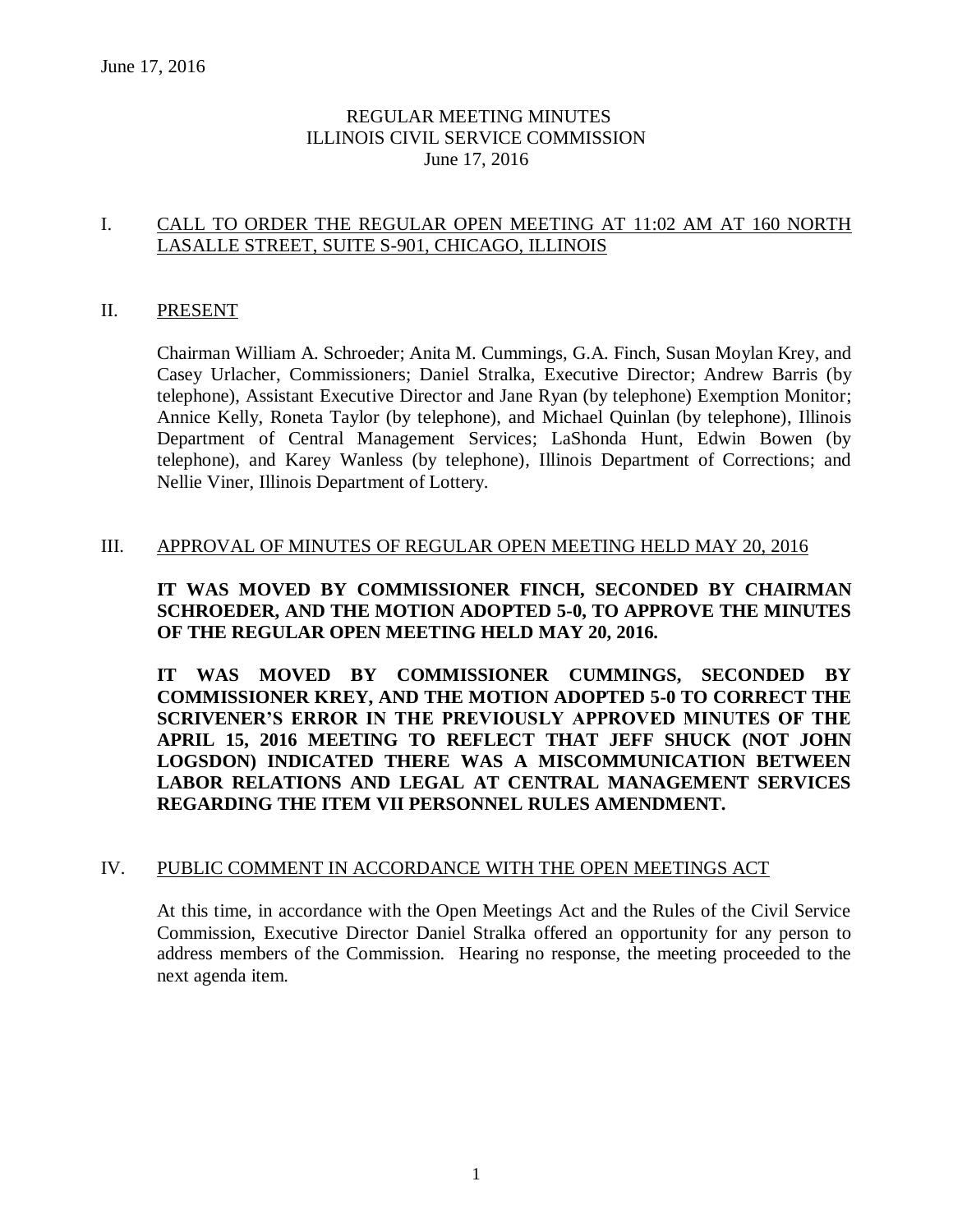#### $V<sub>r</sub>$ EXEMPTIONS UNDER SECTION  $4d(3)$  OF THE PERSONNEL CODE

# A. Report on Exempt Positions from Department of Central Management Services

|               | Total            | Number of Exempt |
|---------------|------------------|------------------|
| <u>Agency</u> | <b>Employees</b> | Positions        |
|               |                  |                  |
|               |                  |                  |
|               |                  |                  |
|               |                  |                  |
|               |                  |                  |
|               |                  |                  |
|               |                  |                  |
|               |                  |                  |
|               |                  |                  |
|               |                  |                  |
|               |                  |                  |
|               |                  |                  |
|               |                  |                  |
|               |                  |                  |
|               |                  |                  |
|               |                  |                  |
|               |                  |                  |
|               |                  |                  |
|               |                  |                  |
|               |                  |                  |
|               |                  |                  |
|               |                  |                  |
|               |                  |                  |
|               |                  |                  |
|               |                  |                  |
|               |                  |                  |
|               |                  |                  |
|               |                  |                  |
|               |                  |                  |
|               |                  |                  |
|               |                  |                  |
|               |                  |                  |
|               |                  |                  |
|               |                  |                  |
|               |                  |                  |
|               |                  |                  |
|               |                  |                  |
|               |                  |                  |
|               |                  |                  |
|               |                  |                  |
|               |                  |                  |
|               |                  |                  |
|               |                  |                  |
|               |                  |                  |
|               |                  |                  |
|               |                  |                  |
|               |                  |                  |
|               |                  |                  |
|               |                  |                  |
|               |                  |                  |
|               |                  |                  |
|               |                  |                  |
|               |                  |                  |
|               |                  |                  |
|               |                  |                  |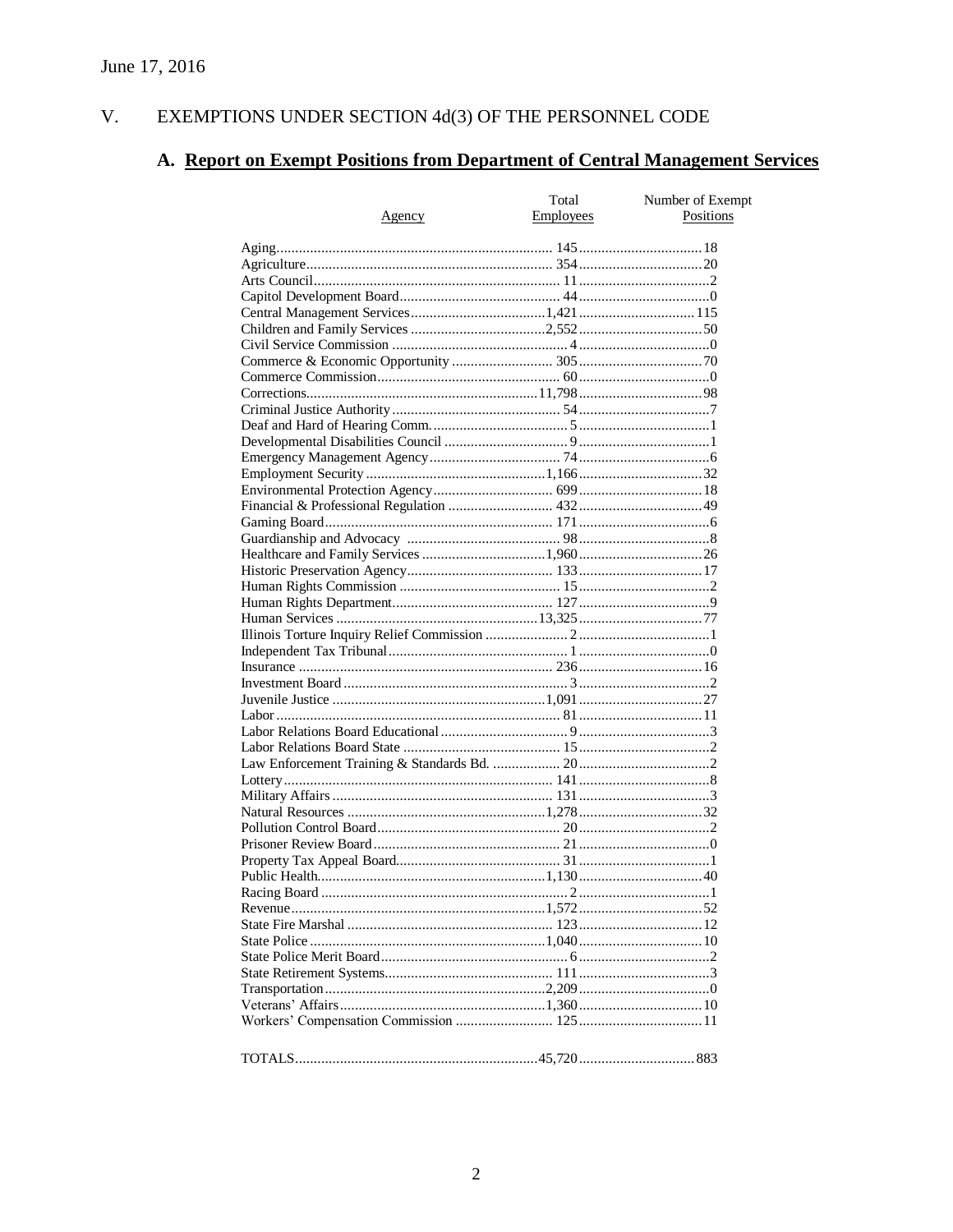#### **B. Governing Rule – Section 1.142 Jurisdiction B Exemptions**

- a) The Civil Service Commission shall exercise its judgment when determining whether a position qualifies for exemption from Jurisdiction B under Section 4d(3) of the Personnel Code. The Commission will consider any or all of the following factors inherent in the position and any other factors deemed relevant to the request for exemption:
	- 1) The amount and scope of principal policy making authority;
	- 2) The amount and scope of principal policy administering authority;
	- 3) The amount of independent authority to represent the agency, board or commission to individuals, legislators, organizations or other agencies relative to programmatic responsibilities;
	- 4) The capability to bind the agency, board or commission to a course of action;
	- 5) The nature of the program for which the position has principal policy responsibility;
	- 6) The placement of the position on the organizational chart of the agency, board or commission;
	- 7) The mission, size and geographical scope of the organizational entity or program within the agency, board or commission to which the position is allocated or detailed.
- b) The Commission may, upon its own action after 30 days notice to the Director of Central Management Services or upon the recommendation of the Director of the Department of Central Management Services, rescind the exemption of any position that no longer meets the requirements for exemption set forth in subsection (a). However, rescission of an exemption shall be approved after the Commission has determined that an adequate level of managerial control exists in exempt status that will insure responsive and accountable administrative control of the programs of the agency, board or commission.
- c) For all positions currently exempt by action of the Commission, the Director of Central Management Services shall inform the Commission promptly in writing of all changes in essential functions, reporting structure, working title, work location, position title, position number or specialized knowledge, skills, abilities, licensure or certification.
- d) Prior to granting an exemption from Jurisdiction B under Section 4d(3) of the Personnel Code, the Commission will notify the incumbent of the position, if any, of its proposed action. The incumbent may appear at the Commission meeting at which action is to be taken and present objections to the exemption request.

(Source: Amended at 34 Ill. Reg. 3485, effective March 3, 2010)

\* \* \*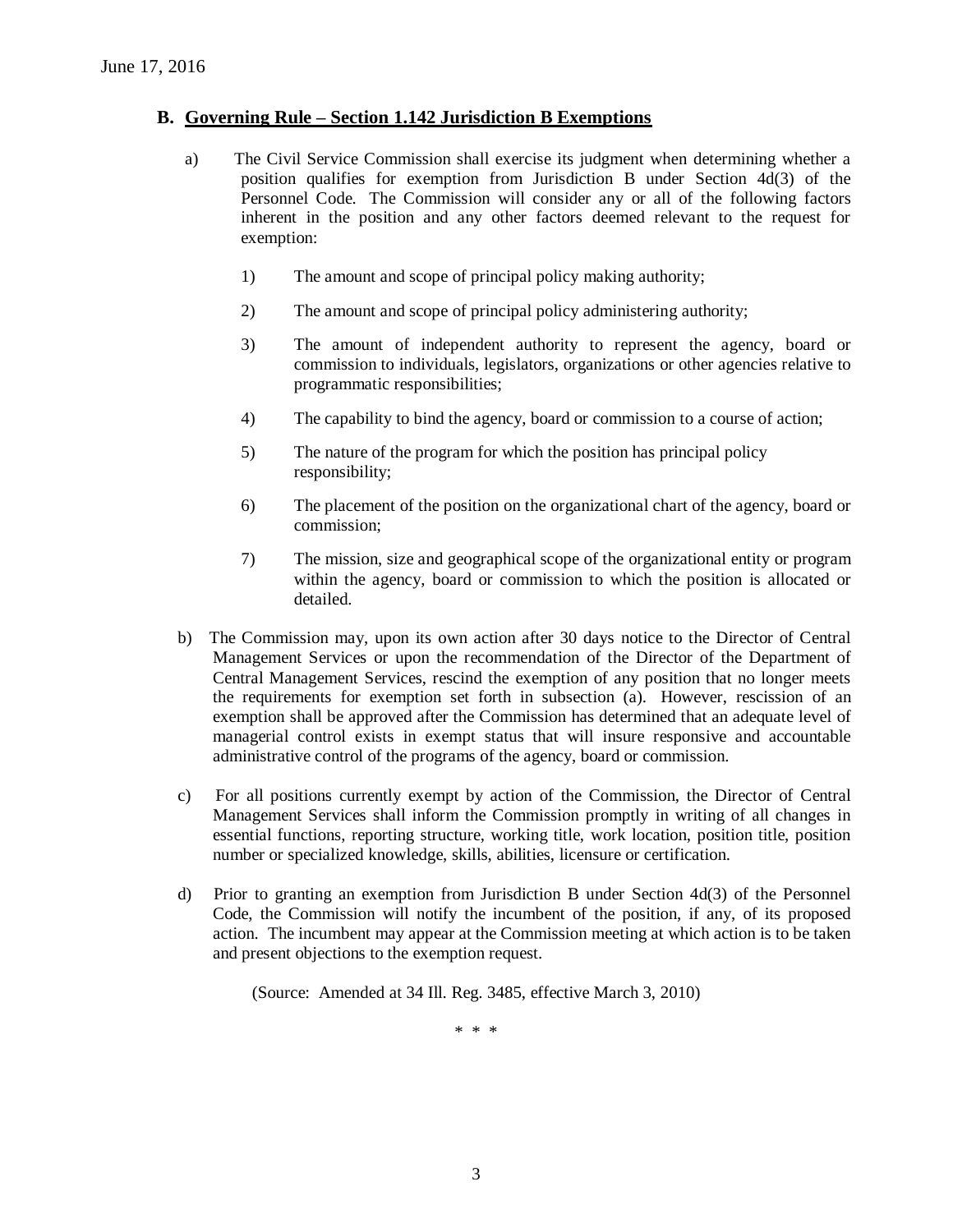#### **C. Requests for 4d(3) Exemption**

Executive Director Daniel Stralka reported the following:

- $\triangleright$  The agencies asked to withdraw Items C, D, E, F, H1-H3, and I1-I4. Staff had no objection to these requests.
- $\triangleright$  As to Item G, this request is for a Deputy Director of Administrative Hearings in Central Management Services, a position that reports to the Director. The Bureau of Administrative Hearings was created by Executive Order 6 on April 29, 2016. The Bureau is going to investigate and determine whether the consolidation of administrative hearing and support functions across agencies would result in a more efficient system rather than the current system of agencies having their own dedicated administrative hearing sections. The Executive Order by its terms provides for a pilot period to expire on June 30, 2017 to accomplish this unless extended by the Governor's Office. As this position will have principal policy responsibility for administering this pilot program, it is entitled to an exemption. For these reasons, Staff recommended approval of this request but only for a term expiring on June 30, 2017. Annice Kelly, Deputy Director Designee, concurred with this representation and inquired if the approval could be conditioned so that it would automatically extend beyond June 30, 2017 if the pilot program is extended. Executive Director Stralka indicated it could not. He explained that agencies typically will come back before the Commission one to two months before the expiration of the term and request an extension which the Commission usually approves.
- $\triangleright$  As to Item J, this request is for a Deputy General Counsel position who reports to the General Counsel who reports to the Director. This position will have principal policy responsibility for the Lottery's Licensing program as well as Administrative Hearings. This includes program management responsibilities and not just providing legal advice. The Licensing program is one that is not part of the Private Management Agreement. There are approximately 8,000 licensed retailers throughout the State of Illinois. For these reasons, Staff recommended approval of this request. Nellie Viner, Lottery General Counsel, concurred with this presentation.

### **IT WAS MOVED BY COMMISSIONER KREY, SECONDED BY COMMISSIONER URLACHER, THE MOTION ADOPTED 5-0 TO ACCEPT THE WITHDRAWAL OF THE EXEMPTION REQUESTS FOR THE FOLLOWING POSITIONS:**

- **C: Chief Labor Counsel (Corrections)**
- **D: Chief Labor Counsel (Human Services)**
- **E: Deputy Director of Operations (Corrections)**
- **F: State Ombudsman Program Administrator (Aging)**
- **H1: Assistant Warden of Programs, Joliet Treatment Center (Corrections)**

**H2: Assistant Warden of Operations, Joliet Treatment Center (Corrections)**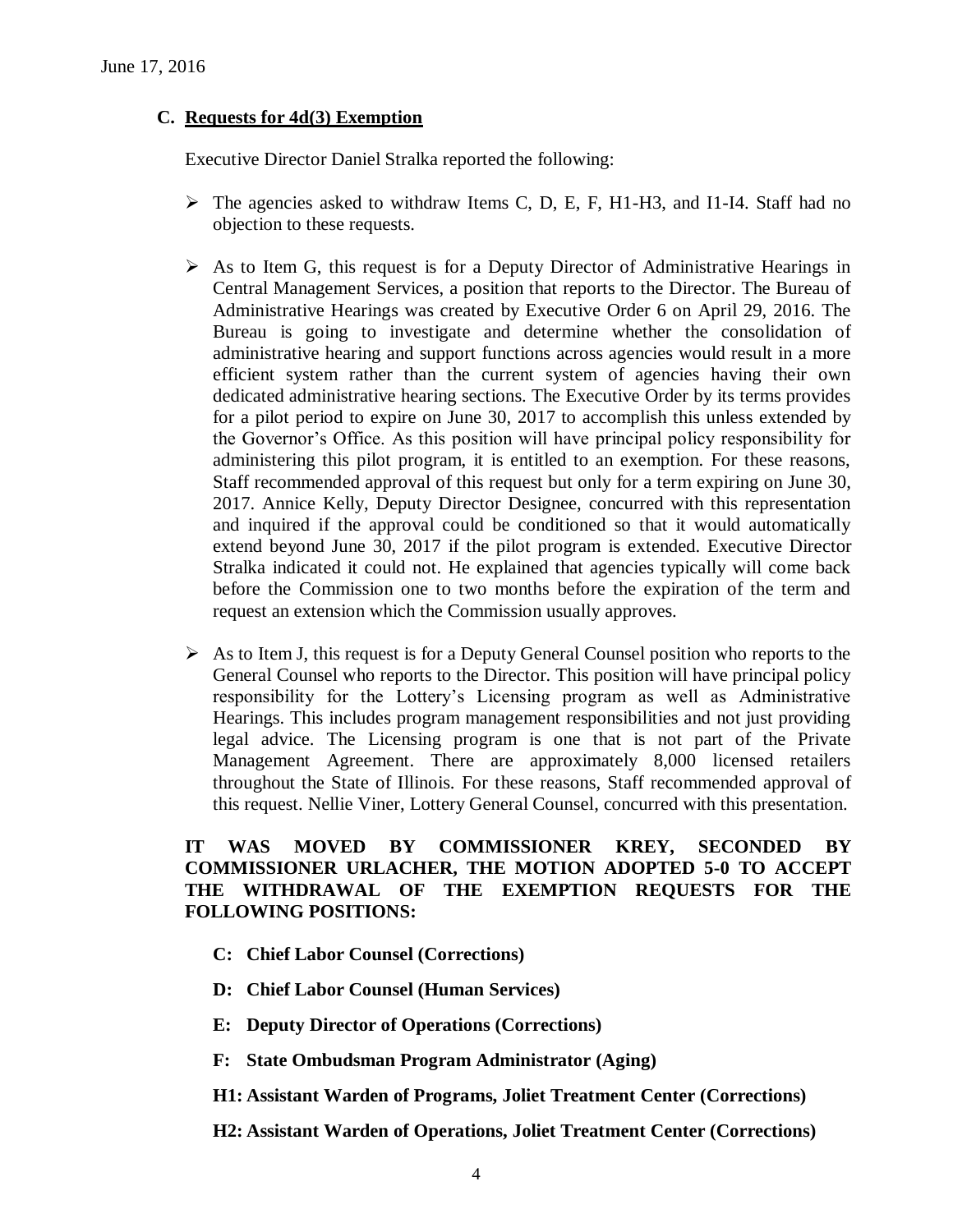**H3: Deputy Chief of Intelligence/Investigations (Corrections)**

- **I1: Immersion Site Director-Cook County (Children & Family Services)**
- **I2: Immersion Site Director-Northern Region (Children & Family Services)**
- **I3: Immersion Site Director-Central Region (Children & Family Services)**
- **I4: Immersion Site Director-Southern Region (Children & Family Services)**

**IT WAS MOVED BY COMMISSIONER FINCH, SECONDED BY COMMISSIONER CUMMINGS, AND THE MOTION ADOPTED 5-0 TO GRANT THE REQUEST FOR 4D(3) EXEMPTION THROUGH JUNE 30, 2017 FOR THE FOLLOWING POSITION:**

**G: Deputy Director, Bureau of Administrative Hearings (Central Management Services)**

**IT WAS MOVED BY COMMISSIONER CUMMINGS, SECONDED BY COMMISSIONER URLACHER, THE MOTION ADOPTED 5-0 TO GRANT THE EXEMPTION REQUEST FOR THE FOLLOWING POSITION:**

**J: Deputy General Counsel (Lottery)**

**The following 4d(3) exemption requests were withdrawn on June 17, 2016:**

| <b>Position Number</b>  | 40070-29-08-000-01-01                 |
|-------------------------|---------------------------------------|
| <b>Functional Title</b> | <b>Chief Labor Counsel</b>            |
| Incumbent               | Vacant                                |
| Supervisor              | Governor's Office Chief Labor Counsel |

#### **C. Illinois Department of Corrections**

**D. Illinois Department of Human Services** 

Location Sangamon County

| <b>Position Number</b>  | 40070-10-00-000-00-01                 |
|-------------------------|---------------------------------------|
| <b>Functional Title</b> | <b>Chief Labor Counsel</b>            |
| Incumbent               | Vacant                                |
| Supervisor              | Governor's Office Chief Labor Counsel |
| Location                | <b>Sangamon County</b>                |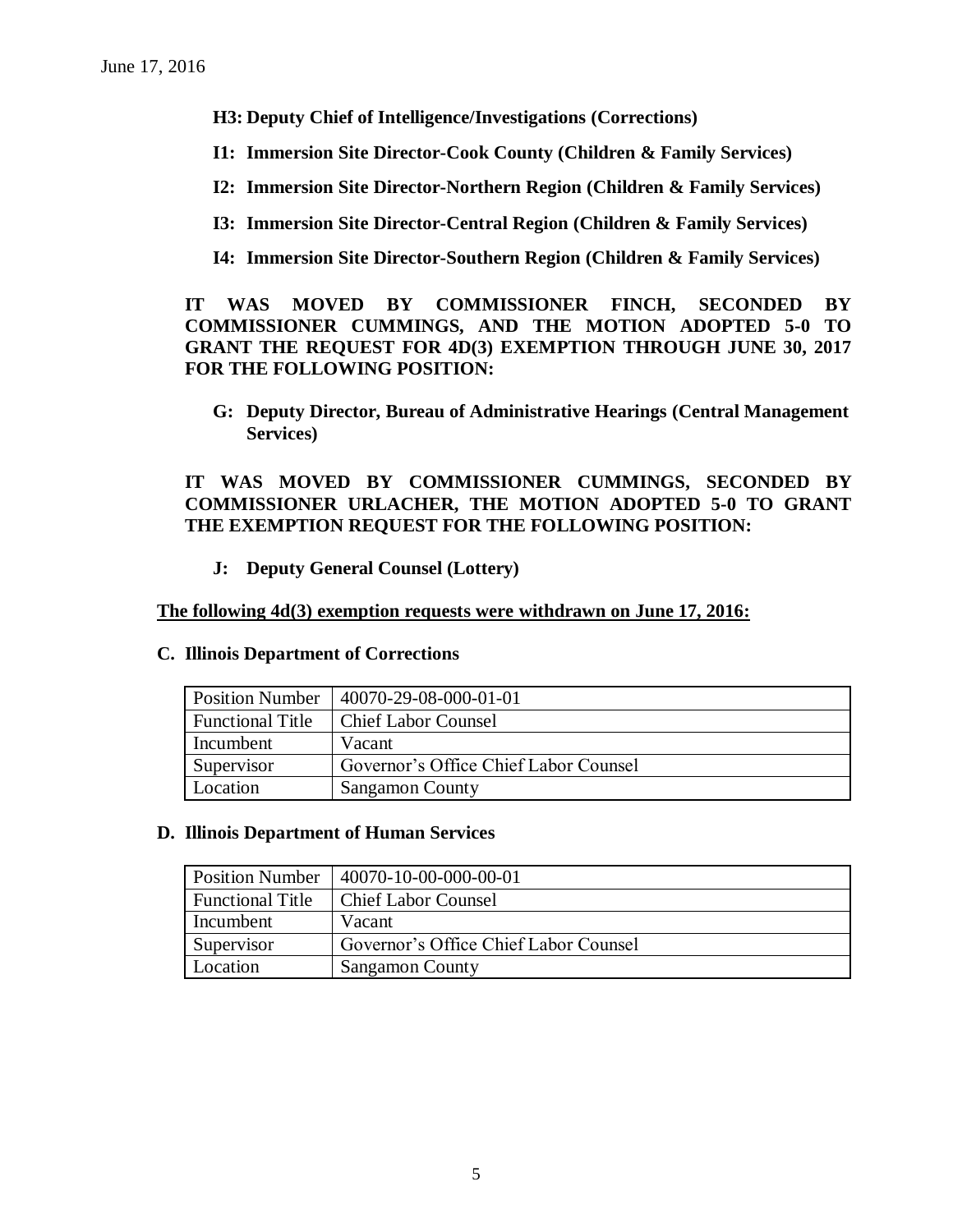## **E. Illinois Department of Corrections**

| <b>Position Number</b>  | 40070-29-04-010-00-01                                            |
|-------------------------|------------------------------------------------------------------|
| <b>Functional Title</b> | Deputy Director of Operations                                    |
| Incumbent               | Michael P. Atchison                                              |
| Supervisor              | Chief of Operations who reports to the Public Safety Officer who |
|                         | reports to the Director                                          |
| Location                | <b>Randolph County</b>                                           |

### **F. Illinois Department on Aging**

| <b>Position Number</b>  | 40070-47-00-100-00-01                 |
|-------------------------|---------------------------------------|
| <b>Functional Title</b> | State Ombudsman Program Administrator |
| Incumbent               | Vacant                                |
| Supervisor              | Director                              |
| Location                | <b>Sangamon County</b>                |

### **H1. Illinois Department of Corrections**

| <b>Position Number</b>  | 40070-29-89-200-00-01                                           |
|-------------------------|-----------------------------------------------------------------|
| <b>Functional Title</b> | Assistant Warden of Programs, Joliet Treatment Center           |
| Incumbent               | Vacant                                                          |
| Supervisor              | Warden who reports to the Assistant Director who reports to the |
|                         | Director                                                        |
| Location                | Will County                                                     |

### **H2. Illinois Department of Corrections**

| <b>Position Number</b>  | 40070-29-89-300-00-01                                           |
|-------------------------|-----------------------------------------------------------------|
| <b>Functional Title</b> | Assistant Warden of Operations, Joliet Treatment Center         |
| Incumbent               | Vacant                                                          |
| Supervisor              | Warden who reports to the Assistant Director who reports to the |
|                         | Director                                                        |
| Location                | Will County                                                     |

### **H3. Illinois Department of Corrections**

| <b>Position Number</b>  | 40070-29-09-010-00-01                                            |
|-------------------------|------------------------------------------------------------------|
| <b>Functional Title</b> | Deputy Chief of Intelligence/Investigations                      |
| Incumbent               | Vacant                                                           |
| Supervisor              | Chief of Intelligence/Investigations who reports to the Director |
| Location                | <b>Sangamon County</b>                                           |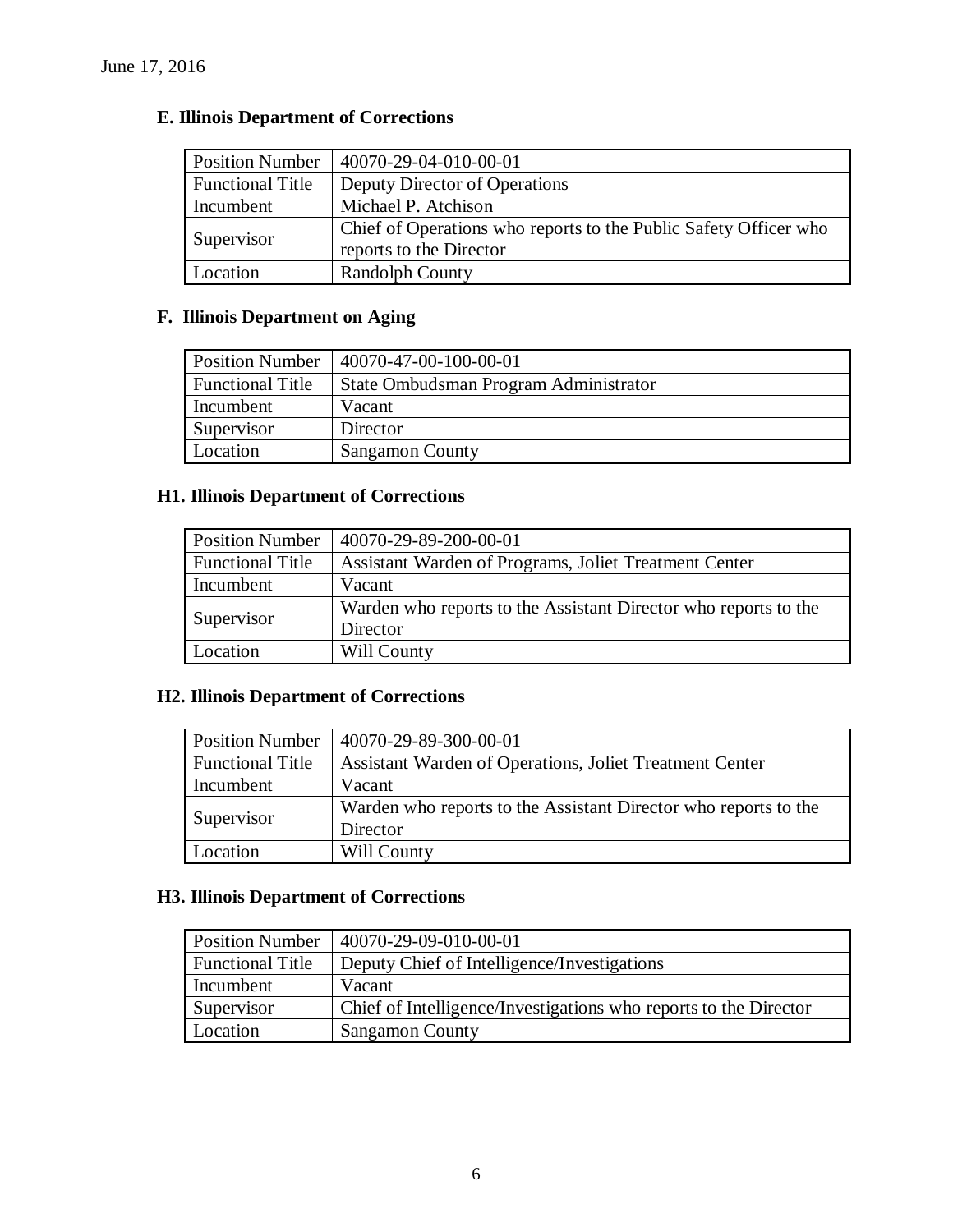| <b>Position Number</b>  | 40070-16-00-600-00-01                             |
|-------------------------|---------------------------------------------------|
| <b>Functional Title</b> | <b>Immersion Site Director-Cook County</b>        |
| Incumbent               | Vacant                                            |
| Supervisor              | Chief Deputy Director who reports to the Director |
| Location                | Cook County (Chicago)                             |

### **12. Illinois Department of Children and Family Services**

| <b>Position Number</b>  | 40070-16-00-700-00-01                             |
|-------------------------|---------------------------------------------------|
| <b>Functional Title</b> | Immersion Site Director-Northern Region           |
| Incumbent               | Vacant                                            |
| Supervisor              | Chief Deputy Director who reports to the Director |
| Location                | Kane County (Aurora)                              |

### **I3. Illinois Department of Children and Family Services**

| <b>Position Number</b>  | 40070-16-00-800-00-01                             |
|-------------------------|---------------------------------------------------|
| <b>Functional Title</b> | <b>Immersion Site Director-Central Region</b>     |
| Incumbent               | Vacant                                            |
| Supervisor              | Chief Deputy Director who reports to the Director |
| Location                | Sangamon County (Springfield)                     |

### **I4. Illinois Department of Children and Family Services**

| <b>Position Number</b>  | 40070-16-00-900-00-01                             |
|-------------------------|---------------------------------------------------|
| <b>Functional Title</b> | Immersion Site Director-Southern Region           |
| Incumbent               | Vacant                                            |
| Supervisor              | Chief Deputy Director who reports to the Director |
| Location                | Jefferson County (Mount Vernon)                   |

### **The following 4d(3) exemption request was granted on June 17, 2016 through June 30, 2017:**

#### **G. Illinois Department of Central Management Services**

| <b>Position Number</b>  | 40070-37-00-030-00-01                              |
|-------------------------|----------------------------------------------------|
| <b>Functional Title</b> | Deputy Director, Bureau of Administrative Hearings |
| Incumbent               | Vacant                                             |
| Supervisor              | Director                                           |
| Location                | <b>Cook County</b>                                 |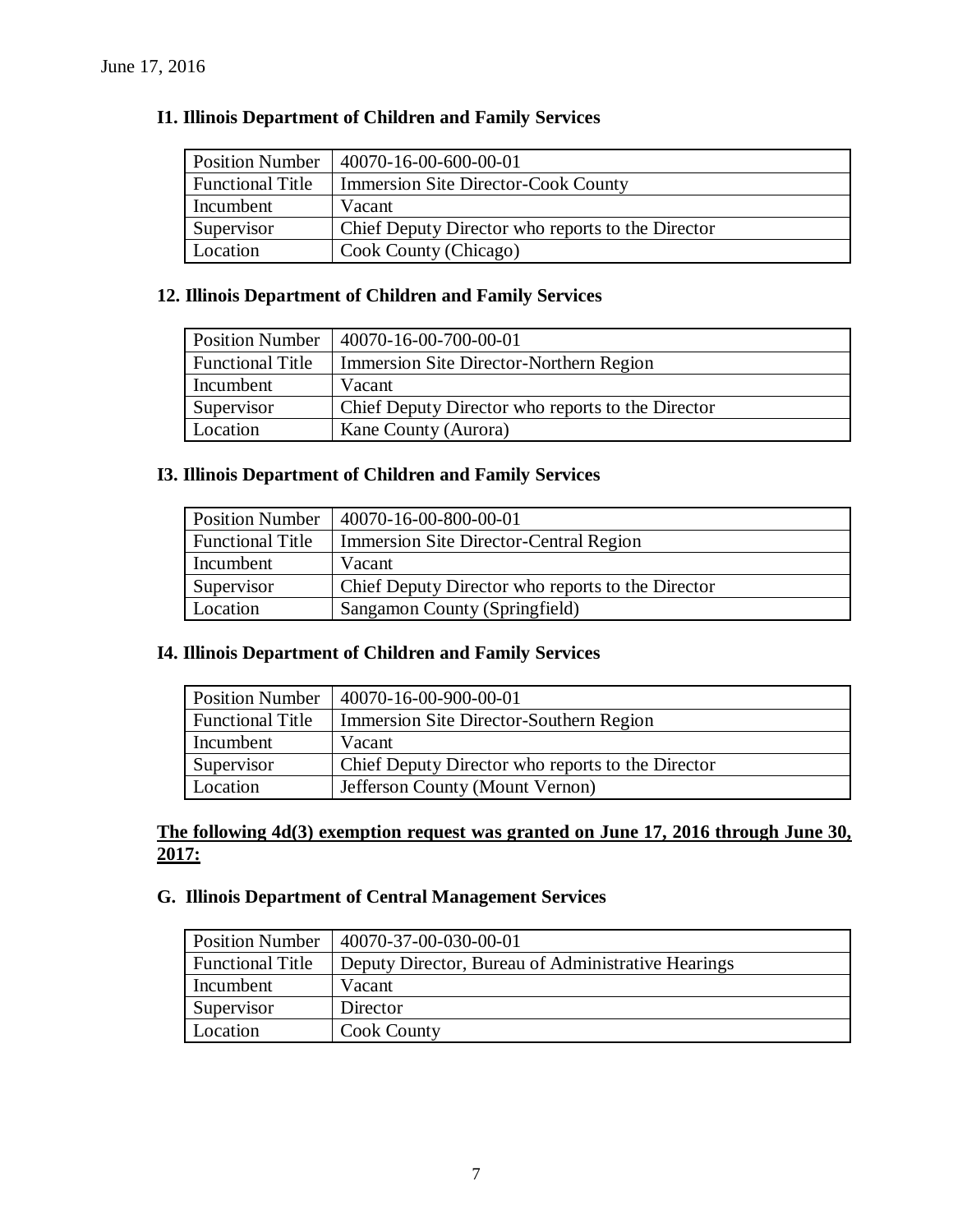### **The following 4d(3) exemption request was granted on June 17, 2016:**

#### **J. Illinois Department of Lottery**

| <b>Position Number</b>  | 40070-45-02-100-00-01                       |
|-------------------------|---------------------------------------------|
| <b>Functional Title</b> | <b>Deputy General Counsel</b>               |
| Incumbent               | Vacant                                      |
| Supervisor              | General Counsel who reports to the Director |
| Location                | <b>Cook County</b>                          |

#### VI. CLASS SPECIFICATIONS

#### **A. Governing Rule – Section 1.45 Classification Plan**

The Commission will review the class specifications requiring Commission approval under the Classification Plan and will approve those that meet the requirements of the Personnel Code and Personnel Rules and conform to the following accepted principles of position classification:

- a) The specifications are descriptive of the work being done or that will be done;
- b) Identifiable differentials are set forth among classes that are sufficiently significant to permit the assignment of individual positions to the appropriate class;
- c) Reasonable career promotional opportunities are provided;
- d) The specifications provide a reasonable and valid basis for selection screening by merit examinations;
- e) All requirements of the positions are consistent with classes similar in difficulty, complexity and nature of work.

#### **B. None submitted**

**IT WAS MOVED BY COMMISSIONER CUMMINGS, SECONDED BY COMMISSIONER KREY, AND THE MOTION ADOPTED 5-0 TO DISAPPROVE ANY CLASS SPECIFICATIONS RECEIVED BY THE COMMISSION STAFF NOT CONTAINED IN THIS AGENDA TO ALLOW ADEQUATE STUDY.**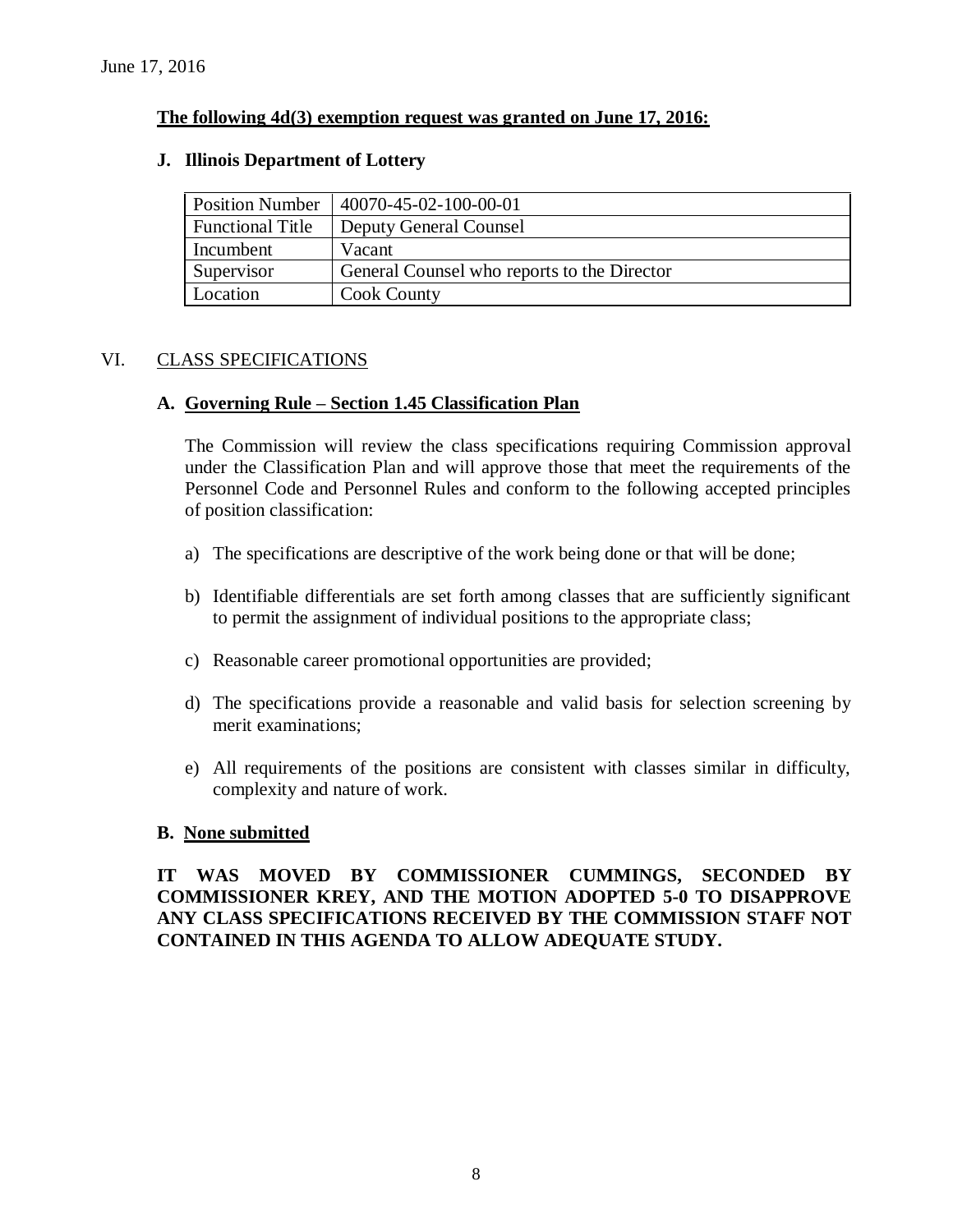#### VII. PERSONNEL RULES

#### **A. Civil Service Commission Governing Rule – Section 1.310 Personnel Rules**

The Commission has power to disapprove new rules or amendments to existing rules submitted by the Director of Central Management Services. Such proposed new rules or amendments of existing rules submitted to the Commission shall be accompanied by a report of proceedings attending the prior public hearing required by law with respect to them. If the Commission does not disapprove new rules or any amendment to existing rules within 30 days following the receipt from the Director of Central Management Services, the new rules or amendments have the force and effect of law after filing by the Director with the Secretary of State.

#### **B. None submitted**

**IT WAS MOVED BY COMMISSIONER KREY, SECONDED BY CHAIRMAN SCHROEDER, AND THE MOTION ADOPTED 5-0 TO DISAPPROVE ANY AMENDMENTS TO PERSONNEL RULES RECEIVED BY THE COMMISSION STAFF BUT NOT CONTAINED IN THIS AGENDA TO ALLOW ADEQUATE STUDY.** 

#### VIII. MOTION TO CLOSE A PORTION OF THE MEETING

**IT WAS MOVED BY COMMISSIONER CUMMINGS, SECONDED BY COMMISSIONER URLACHER, AND BY ROLL CALL VOTE THE MOTION ADOPTED 5-0 TO CLOSE A PORTION OF THE MEETING PURSUANT TO SUBSECTIONS 2(c)(1), 2(c)(4), AND 2(c)(11) OF THE OPEN MEETINGS ACT.**

| <b>SCHROEDER YES</b> |      | <b>CUMMINGS</b> | <b>YES</b> |
|----------------------|------|-----------------|------------|
| <b>FINCH</b>         | YES- | <b>KREY</b>     | YES.       |
| <b>URLACHER</b>      | YES. |                 |            |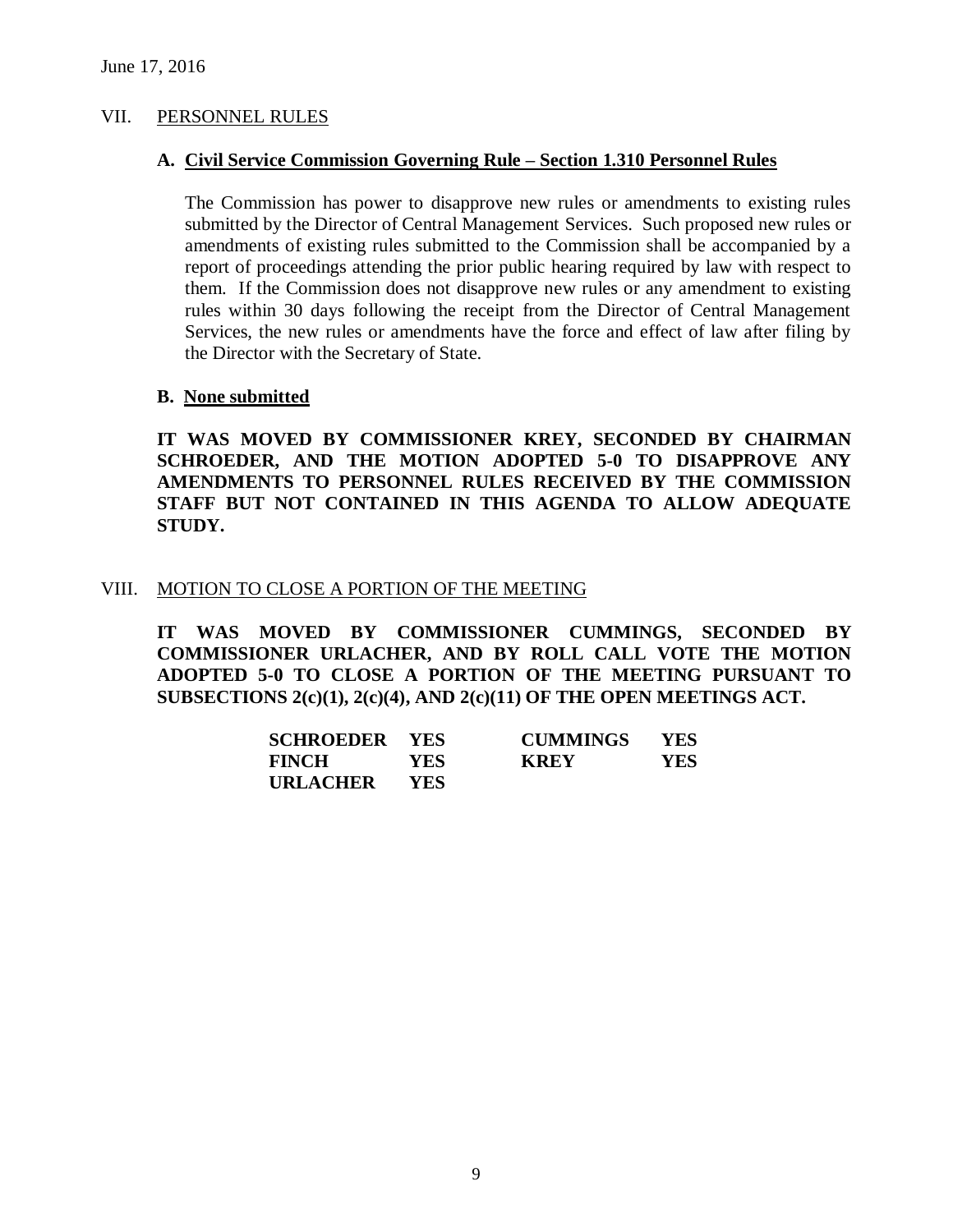#### June 17, 2016

#### IX. RECONVENE THE OPEN MEETING

Upon due and proper notice the regular open meeting of the Illinois Civil Service Commission was reconvened at 160 North LaSalle Street, Suite S-901, Chicago, Illinois at 11:30 a.m.

#### **PRESENT**

Chairman William A. Schroeder; Anita M. Cummings, G.A. Finch, Susan Moylan Krey, and Casey Urlacher, Commissioners; Daniel Stralka, Executive Director; and Andrew Barris (by telephone), Assistant Executive Director and Jane Ryan (by telephone), Exemption Monitor.

#### X. NON-MERIT APPOINTMENT REPORT

Set forth below is the number of consecutive non-merit appointments made by each department as reported by Central Management Services:

| <b>Agency</b>                         |    | $4/30/16$ 5/31/16 | 5/31/15 |
|---------------------------------------|----|-------------------|---------|
| Agriculture                           |    | 3                 |         |
| <b>Central Management Services</b>    | 6  | 6                 |         |
| <b>Children and Family Services</b>   |    | 2                 | 3       |
| <b>Emergency Management Agency</b>    |    |                   |         |
| <b>Employment Security</b>            | 3  | 3                 |         |
| Financial and Professional Regulation |    | $\mathbf{2}$      |         |
| <b>Healthcare and Family Services</b> | 6  | 7                 | 3       |
| <b>Historic Preservation Agency</b>   |    |                   |         |
| <b>Human Services</b>                 | 17 | 19                | 8       |
| Insurance                             |    | 2                 |         |
| <b>Natural Resources</b>              | 18 | 30                | 3       |
| Revenue                               | 0  | 0                 | 6       |
| <b>State Police</b>                   | 1  | 0                 |         |
| <b>State Retirement Systems</b>       | 6  | Δ                 | 4       |
| Transportation                        |    | 0                 |         |
| Workers' Compensation Commission      |    | $\mathbf{2}$      |         |
| <b>Totals</b>                         | 65 | 82                |         |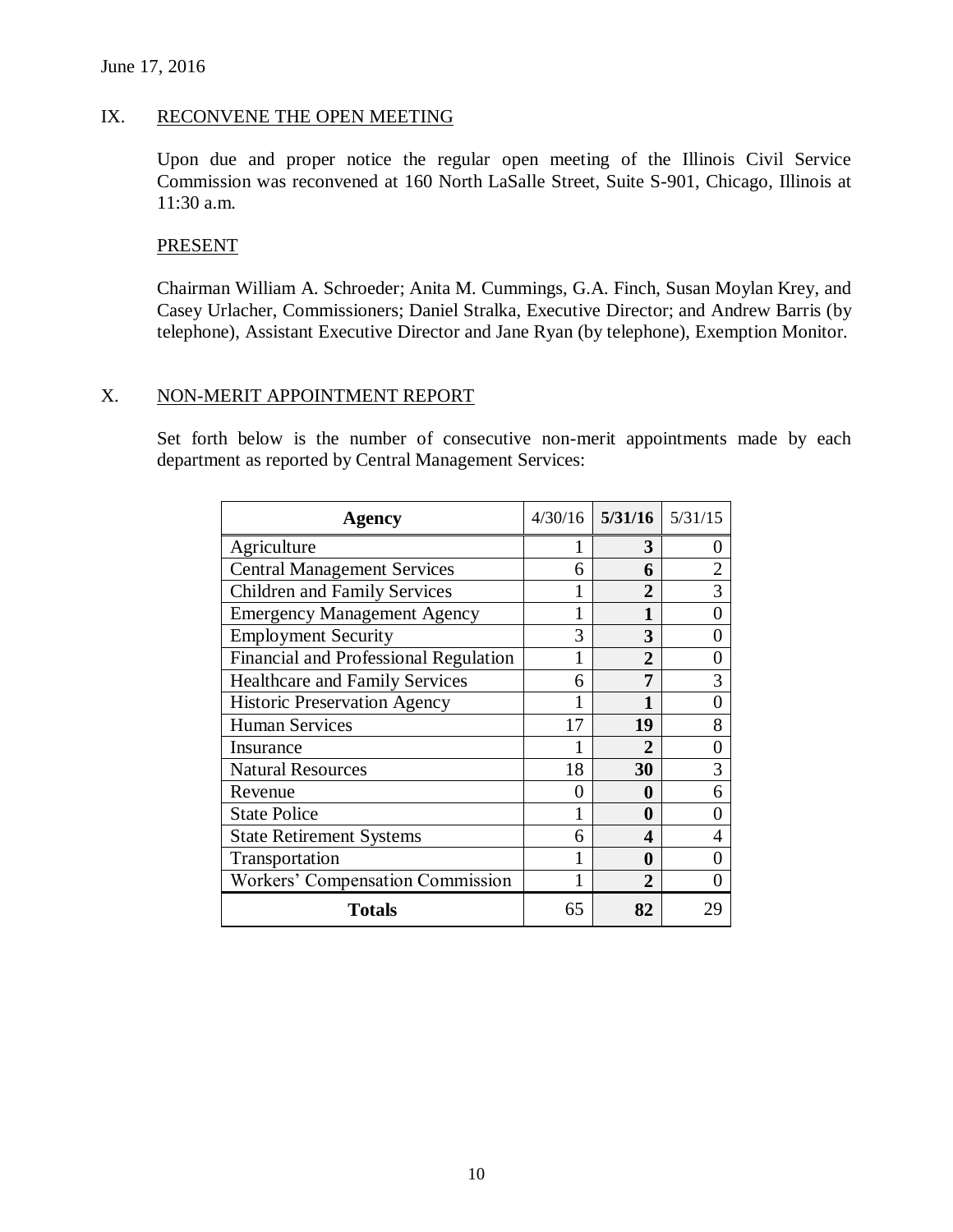### XI. INTERLOCUTORY APPEAL

#### **DA-53-15**

|          | Employee $\parallel$ Tracy W. Mix | <b>Appeal Date</b>      | 6/30/15                          |
|----------|-----------------------------------|-------------------------|----------------------------------|
| Agency   | Transportation                    | Decision Date $6/03/16$ |                                  |
| Type     | Discharge                         | <b>ALJ</b>              | <b>Andrew Barris</b>             |
| Issue(s) | Failure to appear at              | <b>Proposal for</b>     | Dismissed subject to approval of |
|          | scheduled hearing.                | Decision                | Commission; default.             |

**IT WAS MOVED BY CHAIRMAN SCHROEDER, SECONDED BY COMMISSIONER URLACHER, AND BY ROLL CALL VOTE OF 5-0 THE MOTION ADOPTED TO AFFIRM AND ADOPT THE PROPOSAL FOR DECISION OF THE ADMINISTRATIVE LAW JUDGE THAT THE EMPLOYEE'S FAILURE TO ATTEND THE MAY 27, 2016 HEARING DATE CONSTITUTES A DEFAULT, RESULTING IN THE DISMISSAL OF HIS APPEAL.** 

| <b>SCHROEDER YES</b> |      | <b>CUMMINGS</b> | <b>YES</b> |
|----------------------|------|-----------------|------------|
| <b>FINCH</b>         | YES- | <b>KREY</b>     | YES        |
| <b>URLACHER</b>      | YES. |                 |            |

#### XII. PUBLICLY ANNOUNCED DECISIONS RESULTING FROM APPEALS

| Employee                 | Daniel R. Stinnett                                                                                                                                                                                                                                                                                                                        | <b>Appeal Date</b>    | 9/23/14                                               |  |
|--------------------------|-------------------------------------------------------------------------------------------------------------------------------------------------------------------------------------------------------------------------------------------------------------------------------------------------------------------------------------------|-----------------------|-------------------------------------------------------|--|
| Agency                   | <b>Human Services</b>                                                                                                                                                                                                                                                                                                                     | <b>Decision Date</b>  | 2/20/15                                               |  |
| Type                     | Discharge                                                                                                                                                                                                                                                                                                                                 | <b>ALJ</b>            | <b>Andrew Barris</b>                                  |  |
| Proposal for<br>Decision | 90-day suspension plus the<br>duration of his suspension<br>pending discharge.                                                                                                                                                                                                                                                            | <b>Final Decision</b> | <b>Proposal for Decision</b><br>affirmed and adopted. |  |
| Remanded<br>3/01/16      | Decision imposing a suspension for a period of 90 days plus the duration<br>of his suspension pending discharge is not supported by the record;<br>remanded to review the record and determine what discipline is<br>appropriate, short of a suspension for a period of 90 days plus the duration<br>of his suspension pending discharge. |                       |                                                       |  |

#### **DA-14-15 ON REMAND FROM CIRCUIT COURT (2015-MR-273)**

**IT WAS MOVED BY COMMISSIONER KREY, SECONDED BY COMMISSIONER URLACHER, AND BY ROLL CALL VOTE OF 5-0 THE MOTION ADOPTED THAT THE WRITTEN CHARGES FOR DISCHARGE REMAIN PARTIALLY PROVEN AND WARRANT A 45-DAY SUSPENSION PLUS THE DURATION OF STINNETT'S SUSPENSION PENDING DISCHARGE FOR THE REASONS SET FORTH IN THE PROPOSAL FOR DECISION DATED FEBRUARY 20, 2015 AND IN ACCORDANCE WITH THE ORDER FROM THE CIRCUIT COURT.**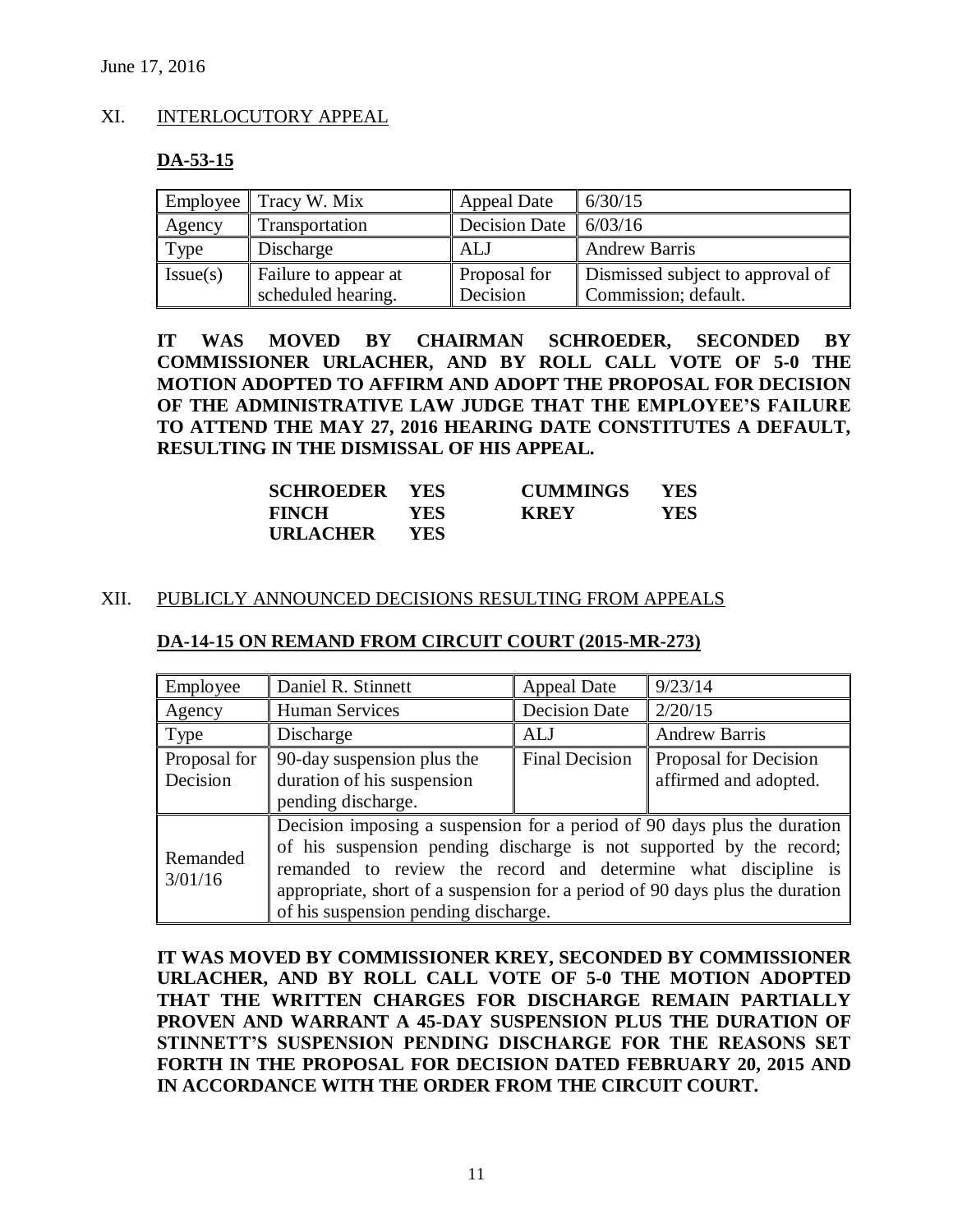| <b>SCHROEDER YES</b> |            | <b>CUMMINGS</b> | <b>YES</b> |
|----------------------|------------|-----------------|------------|
| <b>FINCH</b>         | <b>YES</b> | <b>KREY</b>     | <b>YES</b> |
| URLACHER             | <b>YES</b> |                 |            |

#### **DA-28-16**

| Employee    | Fee Habtes           | <b>Appeal Date</b>                 | 12/22/15          |
|-------------|----------------------|------------------------------------|-------------------|
| Agency      | Veterans' Affairs    | Decision Date $\parallel$ 06/03/16 |                   |
| Appeal Type | Discharge            | Proposal for                       | Discharge upheld. |
| ALJ         | <b>Andrew Barris</b> | Decision                           |                   |

**IT WAS MOVED BY COMMISSIONER FINCH, SECONDED BY COMMISSIONER KREY, AND BY ROLL CALL VOTE OF 5-0 THE MOTION ADOPTED TO AFFIRM AND ADOPT THE PROPOSAL FOR DECISION OF THE ADMINISTRATIVE LAW JUDGE THAT THE PARTIALLY PROVEN CHARGES WARRANT DISCHARGE FOR THE REASONS SET FORTH IN THE PROPOSAL FOR DECISION DATED JUNE 3, 2016.**

| <b>SCHROEDER YES</b> |            | <b>CUMMINGS</b> | <b>YES</b> |
|----------------------|------------|-----------------|------------|
| <b>FINCH</b>         | <b>YES</b> | <b>KREY</b>     | YES.       |
| <b>URLACHER</b>      | <b>YES</b> |                 |            |

#### **DA-34-16**

| Employee    | Mary Alice Stouffe    | <b>Appeal Date</b>                        | 1/15/16           |
|-------------|-----------------------|-------------------------------------------|-------------------|
| Agency      | <b>Human Services</b> | Decision Date $\vert \vert 6/02/16 \vert$ |                   |
| Appeal Type | Discharge             | Proposal for                              | Discharge upheld. |
| ALJ         | <b>Andrew Barris</b>  | Decision                                  |                   |

**IT WAS MOVED BY COMMISSIONER CUMMINGS, SECONDED BY COMMISSIONER URLACHER, AND BY ROLL CALL VOTE OF 5-0 THE MOTION ADOPTED TO AFFIRM AND ADOPT THE PROPOSAL FOR DECISION OF THE ADMINISTRATIVE LAW JUDGE THAT THE PROVEN CHARGES WARRANT DISCHARGE FOR THE REASONS SET FORTH IN THE PROPOSAL FOR DECISION DATED JUNE 2, 2016.**

| <b>SCHROEDER YES</b> |            | <b>CUMMINGS</b> | <b>YES</b> |
|----------------------|------------|-----------------|------------|
| <b>FINCH</b>         | <b>YES</b> | <b>KREY</b>     | YES        |
| <b>URLACHER</b>      | YES.       |                 |            |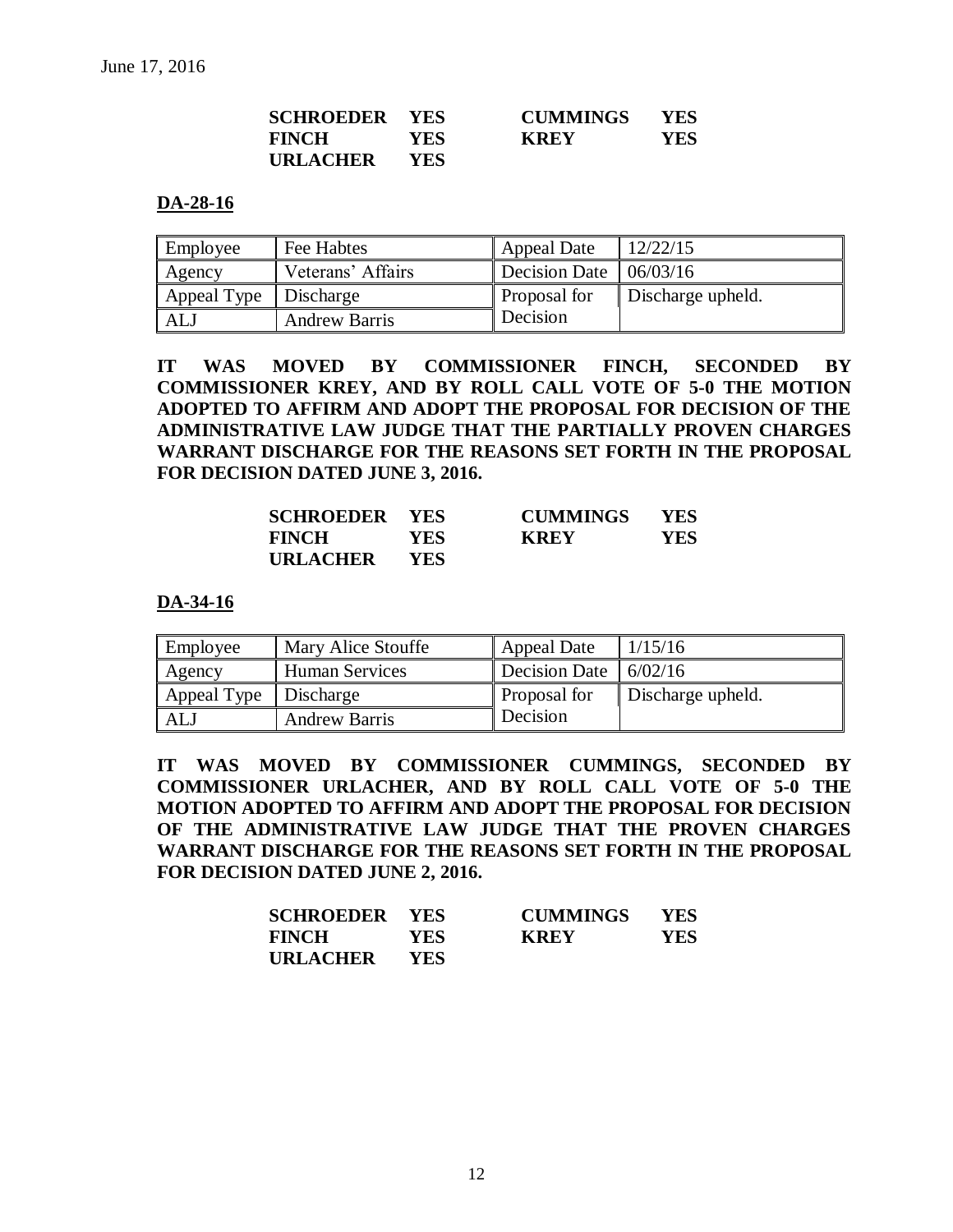### XIII. APPEAL TERMINATED WITHOUT DECISION ON THE MERITS

#### **DA-54-16**

| Employee              | Miriam Persangi       | <b>Appeal Date</b>   | 15/23/16              |
|-----------------------|-----------------------|----------------------|-----------------------|
| Agency                | <b>Human Services</b> | <b>Decision Date</b> | 6/01/16               |
| Appeal Type Discharge |                       | Proposal for         | Dismissed; withdrawn. |
| ALJ                   | <b>Andrew Barris</b>  | Decision             |                       |

**IT WAS MOVED BY COMMISSIONER CUMMINGS, SECONDED BY CHAIRMAN SCHROEDER, AND BY ROLL CALL VOTE OF 5-0 THE MOTION ADOPTED TO AFFIRM AND ADOPT THE PROPOSAL FOR DECISION OF THE ADMINISTRATIVE LAW JUDGE TO DISMISS THE APPEAL.**

| <b>SCHROEDER YES</b> |      | <b>CUMMINGS</b> | <b>YES</b> |
|----------------------|------|-----------------|------------|
| <b>FINCH</b>         | YES. | <b>KREY</b>     | YES        |
| <b>URLACHER</b>      | YES. |                 |            |

#### XIV. STAFF REPORT

Executive Director Daniel Stralka reported:

- $\triangleright$  There is no fiscal year 2017 budget yet. He noted that the Commission was appropriated \$25,000 for fiscal year 2017 in the recently proposed stopgap budget, but this was viewed as an incomplete appropriation.
- $\triangleright$  He brought the Commissioners up to date on the long standing issue regarding the Staff Assistant positions at the Illinois Department of Transportation. There appears to have been minimal activity towards any sort of long term resolution of the manner in which the agency classifies its technical positions. After additional discussion in which all the Commissioners participated, it was the consensus to draft a letter to the Special Master ensuring they are aware of the Commission's interest in this matter.
- $\triangleright$  Automobile insurance certifications were to be completed by the Commissioners and returned to him.
- $\triangleright$  The Governor's Office appears to be working on a resolution of the issue of unpaid travel vouchers. He will keep the Commissioners advised of any updates.

Assistant Executive Director Barris addressed recent cases involving the Commission in which a higher court stressed that the Commission must provide specific detailed reasons on a signature sheet if the Commission's decision differs from the Administrative Law Judge's Proposal for Decision. Executive Director Stralka added that is why it is beneficial for a Commissioner to contact or email the Administrative Law Judge anytime there is a concern with a Proposal for Decision. This will allow Staff to get started on an alternate signature sheet that will meet this judicial standard.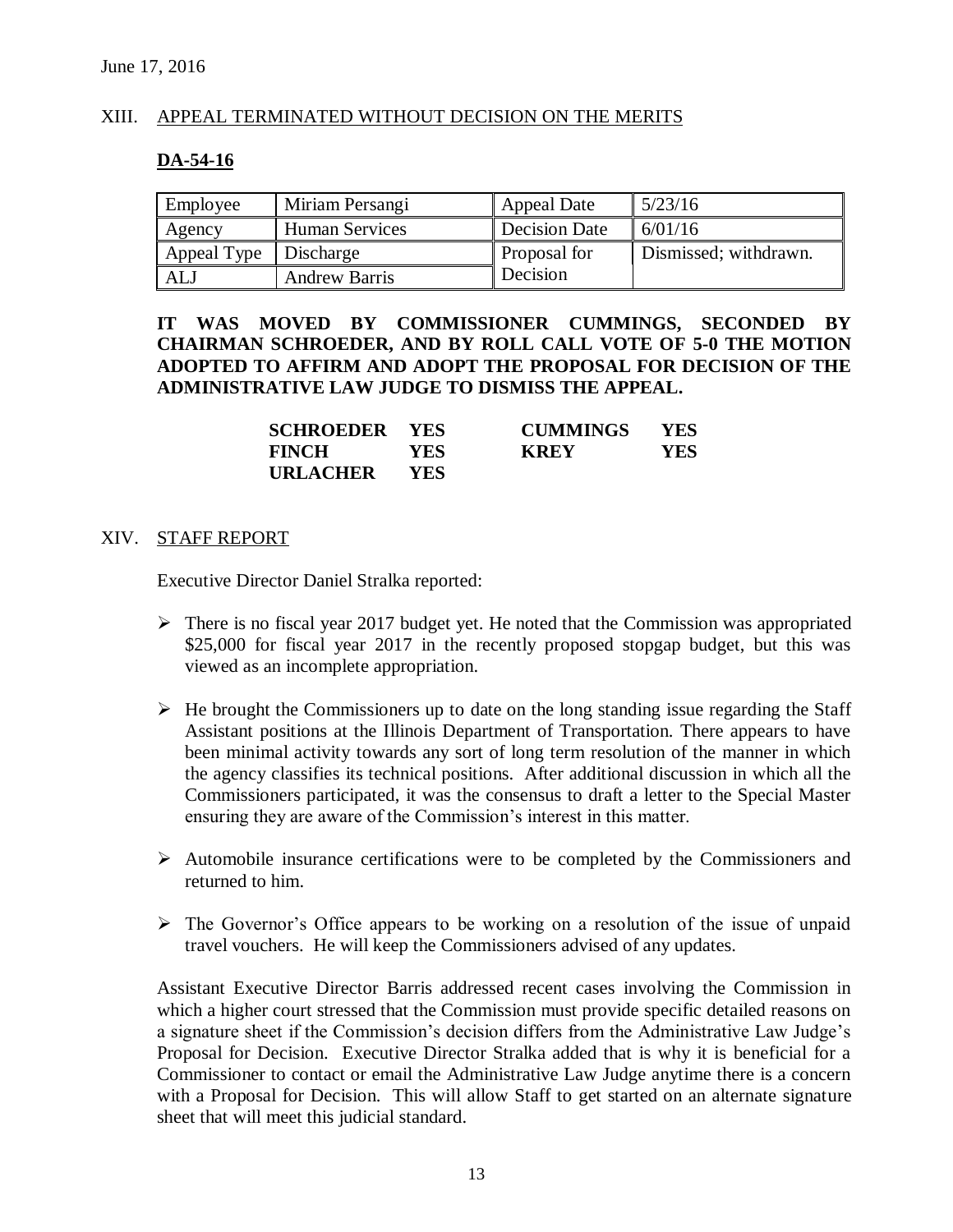$\overline{a}$ 

#### XV. REVIEW OF CLOSED MEETING MINUTES PURSUANT TO OPEN MEETINGS ACT

After reviewing the closed minutes in the share drive and determining that no requests for the closed minutes have been made in the last six months, Assistant Executive Director Barris determined that the need for confidentiality still exists.

I**T WAS MOVED BY COMMISSIONER CUMMINGS, SECONDED BY COMMISSIONER URLACHER, AND THE MOTION ADOPTED 5-0 THAT AFTER REVIEW OF CLOSED MEETING MINUTES PURSUANT TO THE OPEN MEETINGS ACT, THE NEED FOR CONFIDENTIALITY STILL EXISTS AS TO ALL THOSE MINUTES.**

| <b>SCHROEDER YES</b> |            | <b>CUMMINGS</b> | <b>YES</b> |
|----------------------|------------|-----------------|------------|
| <b>FINCH</b>         | YES.       | <b>KREY</b>     | YES.       |
| URLACHER             | <b>YES</b> |                 |            |

#### XVI. APPROVAL OF THE DESTRUCTION OF THE AUDIO VERBATIM RECORDINGS OF CLOSED SESSIONS PRIOR TO JULY 2014 IN ACCORDANCE WITH THE OPEN MEETINGS ACT

Executive Director Stralka explained that he retains audio verbatim recordings of Closed Session deliberations for two years which is in excess of the minimum required by the Open Meetings Act. Commissioner Finch inquired how these are maintained and destroyed. Executive Director Stralka stated that a copy is kept on the hard drive of the Chicago computer. These files are deleted as approved by the Commission. He acknowledged that they could likely be retrieved by experts from the hard drive if necessary and inquired if the Commissioners would like a more secure method of disposal. He noted that there has never been a request for a copy of these recordings. The Commissioners concurred with Commissioner Cummings that the present method is sufficient.

**IT WAS MOVED BY COMMISSIONER CUMMINGS, SECONDED BY COMMISSIONER URLACHER, AND THE MOTION ADOPTED 5-0 THAT THE DESTRUCTION OF THE AUDIO VERBATIM RECORDINGS OF CLOSED SESSIONS PRIOR TO JULY 1, 2014<sup>1</sup> IS APPROVED IN ACCORDANCE WITH THE OPEN MEETINGS ACT.**

| <b>SCHROEDER YES</b> |            | <b>CUMMINGS</b> | <b>YES</b> |
|----------------------|------------|-----------------|------------|
| <b>FINCH</b>         | <b>YES</b> | <b>KREY</b>     | YES        |
| <b>URLACHER</b>      | <b>YES</b> |                 |            |

<sup>1</sup> The Commission voted on July 15, 2011 to maintain verbatim recordings for a minimum of 24 months before destruction.